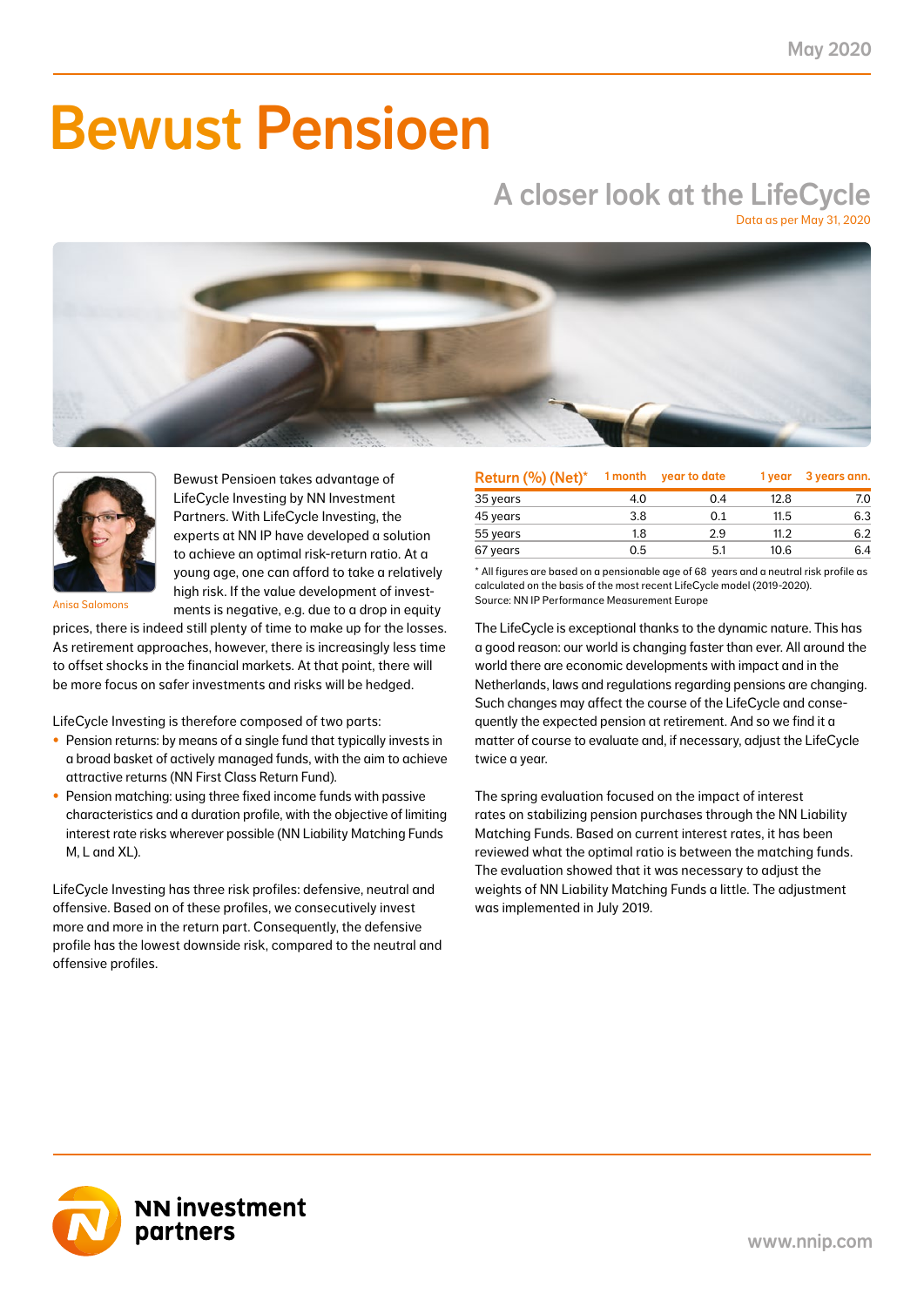### Bewust Pensioen (Defensive risk profile) Data as per May 31, 2020

| 35 years old                         | 1 month |                            | I month Year to date | Year to date        | 1 year | i year | 3 years | 3 years | 3 years | 3 years                                                                             |         |
|--------------------------------------|---------|----------------------------|----------------------|---------------------|--------|--------|---------|---------|---------|-------------------------------------------------------------------------------------|---------|
| Net Return %                         |         | <b>Return Contribution</b> | <b>Return</b>        | <b>Contribution</b> |        |        |         |         |         | Return Contribution Return (ann) Contribution (ann) Return (cum) Contribution (cum) | Weight* |
| <b>Pension Returns</b>               |         |                            |                      |                     |        |        |         |         |         |                                                                                     |         |
| NN First Class Return Fund II - N    | 4.7     | 3.6                        | $-1.0$               | $-0.1$              | 11.8   | 9.6    | 6.5     | 5.3     | 20.7    | 17.0                                                                                | 80.0    |
| <b>Pension Matching</b>              |         |                            |                      |                     |        |        |         |         |         |                                                                                     |         |
| <b>NN Liability Matching Fund M</b>  | $-0.1$  | 0.0                        | 0.6                  | 0.0                 | 0.6    | 0.1    | 0.9     | 0.1     | 2.7     | 0.3                                                                                 | 11.0    |
| NN Liability Matching Fund L         | $-0.8$  | 0.0                        | 11.1                 | 0.0                 | 17.7   | 0.0    | 10.8    | 0.0     | 36.1    | 0.0                                                                                 | 0.0     |
| <b>NN Liability Matching Fund XL</b> | $-3.3$  | $-0.4$                     | 28.2                 | 1.9                 | 47.3   | 4.2    | 23.1    | 2.1     | 86.6    | 6.8                                                                                 | 9.0     |
| <b>TOTAL</b>                         |         | 3.2                        |                      | 1.8                 |        | 13.8   |         | 7.5     |         | 24.2                                                                                | 100%    |

| 45 years old<br>Net Return %      | 1 month | 1 month<br><b>Return Contribution</b> | Year to date<br><b>Return</b> | Year to date<br><b>Contribution</b> | 1 year | 1 vear | 3 years | 3 years | 3 years | 3 years<br>Return Contribution Return (ann) Contribution (ann) Return (cum) Contribution (cum) | Weight* |
|-----------------------------------|---------|---------------------------------------|-------------------------------|-------------------------------------|--------|--------|---------|---------|---------|------------------------------------------------------------------------------------------------|---------|
| <b>Pension Returns</b>            |         |                                       |                               |                                     |        |        |         |         |         |                                                                                                |         |
| NN First Class Return Fund II - N | 4.7     | 3.4                                   | $-1.0$                        | $-0.1$                              | 11.8   | 9.0    | 6.5     | 4.9     | 20.7    | 15.7                                                                                           | 75.0    |
| <b>Pension Matching</b>           |         |                                       |                               |                                     |        |        |         |         |         |                                                                                                |         |
| NN Liability Matching Fund M      | $-0.1$  | 0.0                                   | 0.6                           | 0.1                                 | 0.6    | 0.1    | 0.9     | 0.2     | 2.7     | 0.5                                                                                            | 19.0    |
| NN Liability Matching Fund L      | $-0.8$  | 0.0                                   | 11.1                          | 0.0                                 | 17.7   | 0.0    | 10.8    | 0.0     | 36.1    | 0.0                                                                                            | 0.0     |
| NN Liability Matching Fund XL     | $-3.3$  | $-0.3$                                | 28.2                          | 1.2                                 | 47.3   | 2.9    | 23.1    | 1.5     | 86.6    | 4.8                                                                                            | 7.0     |
| <b>TOTAL</b>                      |         | 3.1                                   |                               | 1.2                                 |        | 12.0   |         | 6.6     |         | 21.0                                                                                           | 100%    |

| 55 years old<br>Net Return %      | l month | 1 month<br><b>Return Contribution</b> | Year to date<br><b>Return</b> | Year to date<br><b>Contribution</b> | 1 year | 1 vear | 3 years | 3 years | 3 years | 3 years<br>Return Contribution Return (ann) Contribution (ann) Return (cum) Contribution (cum) | Weight* |
|-----------------------------------|---------|---------------------------------------|-------------------------------|-------------------------------------|--------|--------|---------|---------|---------|------------------------------------------------------------------------------------------------|---------|
| <b>Pension Returns</b>            |         |                                       |                               |                                     |        |        |         |         |         |                                                                                                |         |
| NN First Class Return Fund II - N | 4.7     | 1.9                                   | $-1.0$                        | $-0.2$                              | 11.8   | 4.9    | 6.5     | 2.6     | 20.7    | 8.5                                                                                            | 41.0    |
| <b>Pension Matching</b>           |         |                                       |                               |                                     |        |        |         |         |         |                                                                                                |         |
| NN Liability Matching Fund M      | $-0.1$  | 0.0                                   | 0.6                           | 0.2                                 | 0.6    | 0.2    | 0.9     | 0.4     | 2.7     | 1.1                                                                                            | 38.0    |
| NN Liability Matching Fund L      | $-0.8$  | $-0.1$                                | 11.1                          | 1.0                                 | 17.7   | 1.7    | 10.8    | 1.1     | 36.1    | 3.4                                                                                            | 10.0    |
| NN Liability Matching Fund XL     | $-3.3$  | $-0.5$                                | 28.2                          | 2.9                                 | 47.3   | 4.9    | 23.1    | 2.4     | 86.6    | 7.8                                                                                            | 11.0    |
| <b>TOTAL</b>                      |         | 1.3                                   |                               | 3.9                                 |        | 11.7   |         | 6.5     |         | 20.9                                                                                           | 100%    |

| 67 years old<br>Net Return %      | I month<br>Return | 1 month<br><b>Contribution</b> | Year to date<br><b>Return</b> | Year to date<br><b>Contribution</b> | 1 year | 1 year | 3 years | 3 years | 3 years | 3 years<br>Return Contribution Return (ann) Contribution (ann) Return (cum) Contribution (cum) | Weight* |
|-----------------------------------|-------------------|--------------------------------|-------------------------------|-------------------------------------|--------|--------|---------|---------|---------|------------------------------------------------------------------------------------------------|---------|
| <b>Pension Returns</b>            |                   |                                |                               |                                     |        |        |         |         |         |                                                                                                |         |
| NN First Class Return Fund II - N | 4.7               | 0.9                            | $-1.0$                        | $-0.1$                              | 11.8   | 2.3    | 6.5     | 1.3     | 20.7    | 4.1                                                                                            | 20.0    |
| <b>Pension Matching</b>           |                   |                                |                               |                                     |        |        |         |         |         |                                                                                                |         |
| NN Liability Matching Fund M      | $-0.1$            | 0.0                            | 0.6                           | 0.2                                 | 0.6    | 0.2    | 0.9     | 0.4     | 2.7     | 1.2                                                                                            | 33.0    |
| NN Liability Matching Fund L      | $-0.8$            | $-0.4$                         | 11.1                          | 5.1                                 | 17.7   | 8.0    | 10.8    | 4.7     | 36.1    | 15.0                                                                                           | 47.0    |
| NN Liability Matching Fund XL     | $-3.3$            | 0.0                            | 28.2                          | 0.0                                 | 47.3   | 0.0    | 23.1    | 0.0     | 86.6    | 0.0                                                                                            | 0.0     |
| <b>TOTAL</b>                      |                   | 0.5                            |                               | 5.1                                 |        | 10.6   |         | 6.4     |         | 20.3                                                                                           | 100%    |

\* Over the years. the fund's weightings in the LifeCycle may change. The figures shown in the column 'weighting' are based on the most recent weighting of the LifeCycle. This means that the returns shown in the columns cannot exactly be derived from this report.

The contribution is the contribution to the total net return based on the current weights in the LifeCycle model (2019-2020) Source: NN IP Performance Measurement Europe

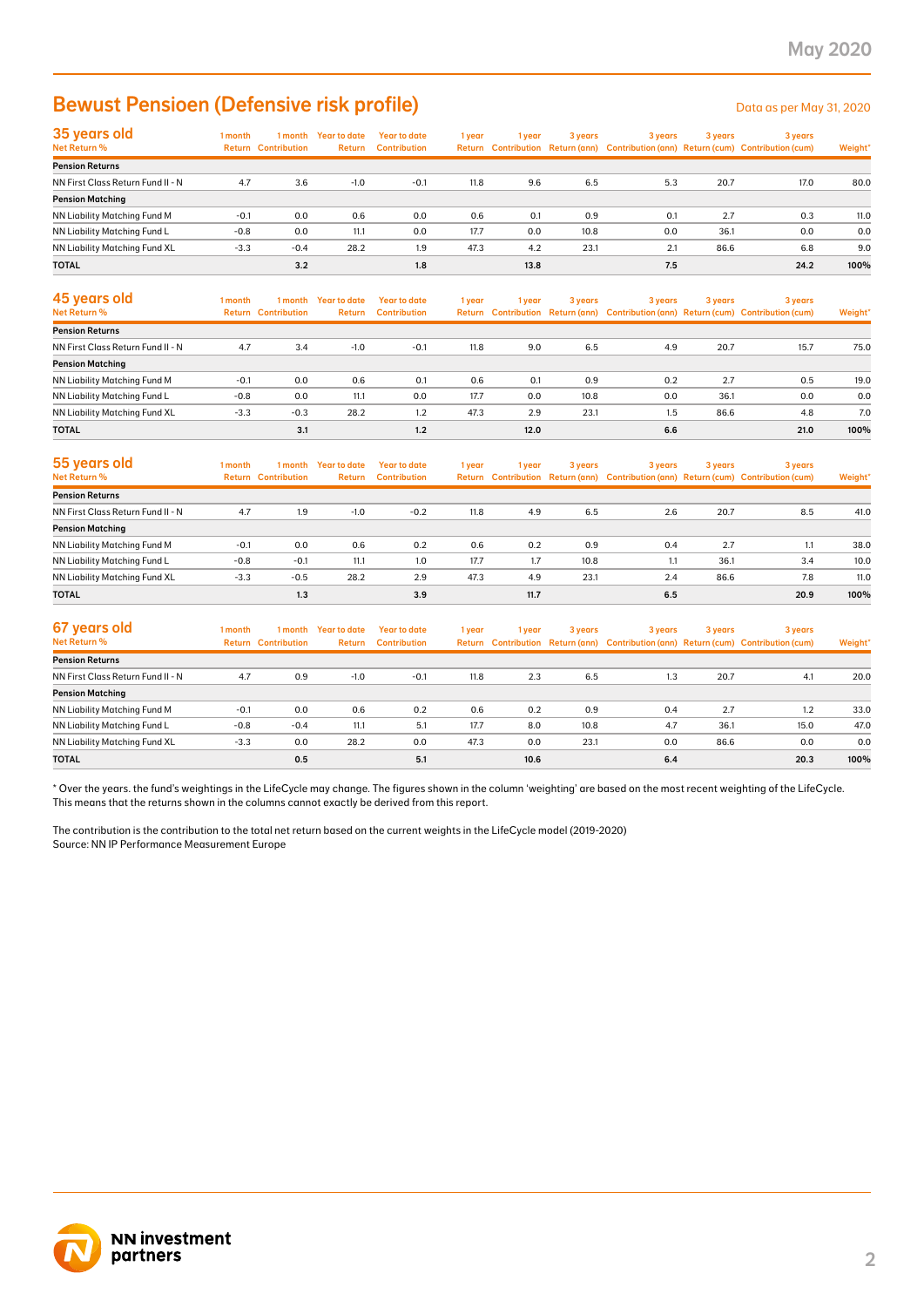### Bewust Pensioen (Neutral risk profile) Data as per May 31, 2020

| 35 years old                      | 1 month |                            | 1 month Year to date | <b>Year to date</b> | 1 year | l year | 3 years | 3 years | 3 years | 3 years                                                                             |         |
|-----------------------------------|---------|----------------------------|----------------------|---------------------|--------|--------|---------|---------|---------|-------------------------------------------------------------------------------------|---------|
| Net Return %                      |         | <b>Return Contribution</b> | <b>Return</b>        | <b>Contribution</b> |        |        |         |         |         | Return Contribution Return (ann) Contribution (ann) Return (cum) Contribution (cum) | Weight* |
| <b>Pension Returns</b>            |         |                            |                      |                     |        |        |         |         |         |                                                                                     |         |
| NN First Class Return Fund II - N | 4.7     | 4.2                        | $-1.0$               | 0.0                 | 11.8   | 10.8   | 6.5     | 5.9     | 20.7    | 19.0                                                                                | 90.0    |
| <b>Pension Matching</b>           |         |                            |                      |                     |        |        |         |         |         |                                                                                     |         |
| NN Liability Matching Fund M      | $-0.1$  | 0.0                        | 0.6                  | 0.0                 | 0.6    | 0.0    | 0.9     | 0.0     | 2.7     | 0.2                                                                                 | 5.0     |
| NN Liability Matching Fund L      | $-0.8$  | 0.0                        | 11.1                 | 0.0                 | 17.7   | 0.0    | 10.8    | 0.0     | 36.1    | 0.0                                                                                 | 0.0     |
| NN Liability Matching Fund XL     | $-3.3$  | $-0.2$                     | 28.2                 | 0.4                 | 47.3   | 2.0    | 23.1    | 1.0     | 86.6    | 3.3                                                                                 | 5.0     |
| <b>TOTAL</b>                      |         | 4.0                        |                      | 0.4                 |        | 12.8   |         | 7.0     |         | 22.4                                                                                | 100%    |

| 45 years old<br>Net Return %      | 1 month<br>Return | 1 month<br><b>Contribution</b> | Year to date<br>Return | Year to date<br><b>Contribution</b> | 1 year | 1 vear | 3 years | 3 years | 3 years | 3 years<br>Return Contribution Return (ann) Contribution (ann) Return (cum) Contribution (cum) | Weight* |
|-----------------------------------|-------------------|--------------------------------|------------------------|-------------------------------------|--------|--------|---------|---------|---------|------------------------------------------------------------------------------------------------|---------|
| <b>Pension Returns</b>            |                   |                                |                        |                                     |        |        |         |         |         |                                                                                                |         |
| NN First Class Return Fund II - N | 4.7               | 4.0                            | $-1.0$                 | 0.0                                 | 11.8   | 10.1   | 6.5     | 5.5     | 20.7    | 17.7                                                                                           | 85.0    |
| <b>Pension Matching</b>           |                   |                                |                        |                                     |        |        |         |         |         |                                                                                                |         |
| NN Liability Matching Fund M      | $-0.1$            | 0.0                            | 0.6                    | 0.0                                 | 0.6    | 0.1    | 0.9     | 0.1     | 2.7     | 0.3                                                                                            | 12.0    |
| NN Liability Matching Fund L      | $-0.8$            | 0.0                            | 11.1                   | 0.0                                 | 17.7   | 0.0    | 10.8    | 0.0     | 36.1    | 0.0                                                                                            | 0.0     |
| NN Liability Matching Fund XL     | $-3.3$            | $-0.1$                         | 28.2                   | 0.1                                 | 47.3   | 1.3    | 23.1    | 0.7     | 86.6    | 2.1                                                                                            | 3.0     |
| <b>TOTAL</b>                      |                   | 3.8                            |                        | 0.1                                 |        | 11.5   |         | 6.3     |         | 20.1                                                                                           | 100%    |

| 55 years old<br>Net Return %      | l month | 1 month<br><b>Return Contribution</b> | <b>Year to date</b><br>Return | Year to date<br><b>Contribution</b> | 1 year | 1 year | 3 years | 3 years | 3 years | 3 years<br>Return Contribution Return (ann) Contribution (ann) Return (cum) Contribution (cum) | Weight* |
|-----------------------------------|---------|---------------------------------------|-------------------------------|-------------------------------------|--------|--------|---------|---------|---------|------------------------------------------------------------------------------------------------|---------|
| <b>Pension Returns</b>            |         |                                       |                               |                                     |        |        |         |         |         |                                                                                                |         |
| NN First Class Return Fund II - N | 4.7     | 2.3                                   | $-1.0$                        | $-0.2$                              | 11.8   | 5.9    | 6.5     | 3.2     | 20.7    | 10.3                                                                                           | 50.0    |
| <b>Pension Matching</b>           |         |                                       |                               |                                     |        |        |         |         |         |                                                                                                |         |
| NN Liability Matching Fund M      | $-0.1$  | 0.0                                   | 0.6                           | 0.2                                 | 0.6    | 0.2    | 0.9     | 0.3     | 2.7     | 1.0                                                                                            | 34.0    |
| NN Liability Matching Fund L      | $-0.8$  | $-0.1$                                | 11.1                          | 0.8                                 | 17.7   | 1.4    | 10.8    | 0.9     | 36.1    | 2.7                                                                                            | 8.0     |
| NN Liability Matching Fund XL     | $-3.3$  | $-0.4$                                | 28.2                          | 2.1                                 | 47.3   | 3.7    | 23.1    | 1.8     | 86.6    | 5.9                                                                                            | 8.0     |
| <b>TOTAL</b>                      |         | 1.8                                   |                               | 2.9                                 |        | 11.2   |         | 6.2     |         | 19.9                                                                                           | 100%    |

| 67 years old<br>Net Return %      | 1 month | 1 month<br><b>Return Contribution</b> | Year to date<br>Return | Year to date<br><b>Contribution</b> | 1 year | 1 year | 3 years | 3 years | 3 years | 3 years<br>Return Contribution Return (ann) Contribution (ann) Return (cum) Contribution (cum) | Weight* |
|-----------------------------------|---------|---------------------------------------|------------------------|-------------------------------------|--------|--------|---------|---------|---------|------------------------------------------------------------------------------------------------|---------|
| <b>Pension Returns</b>            |         |                                       |                        |                                     |        |        |         |         |         |                                                                                                |         |
| NN First Class Return Fund II - N | 4.7     | 0.9                                   | $-1.0$                 | $-0.1$                              | 11.8   | 2.3    | 6.5     | 1.3     | 20.7    | 4.1                                                                                            | 20.0    |
| <b>Pension Matching</b>           |         |                                       |                        |                                     |        |        |         |         |         |                                                                                                |         |
| NN Liability Matching Fund M      | $-0.1$  | 0.0                                   | 0.6                    | 0.2                                 | 0.6    | 0.2    | 0.9     | 0.4     | 2.7     | 1.2                                                                                            | 33.0    |
| NN Liability Matching Fund L      | $-0.8$  | $-0.4$                                | 11.1                   | 5.1                                 | 17.7   | 8.0    | 10.8    | 4.7     | 36.1    | 15.0                                                                                           | 47.0    |
| NN Liability Matching Fund XL     | $-3.3$  | 0.0                                   | 28.2                   | 0.0                                 | 47.3   | 0.0    | 23.1    | 0.0     | 86.6    | 0.0                                                                                            | 0.0     |
| <b>TOTAL</b>                      |         | 0.5                                   |                        | 5.1                                 |        | 10.6   |         | 6.4     |         | 20.3                                                                                           | 100%    |

\* Over the years. the fund's weightings in the LifeCycle may change. The figures shown in the column 'weighting' are based on the most recent weighting of the LifeCycle. This means that the returns shown in the columns cannot exactly be derived from this report.

The contribution is the contribution to the total net return based on the current weights in the LifeCycle model (2019-2020) Source: NN IP Performance Measurement Europe